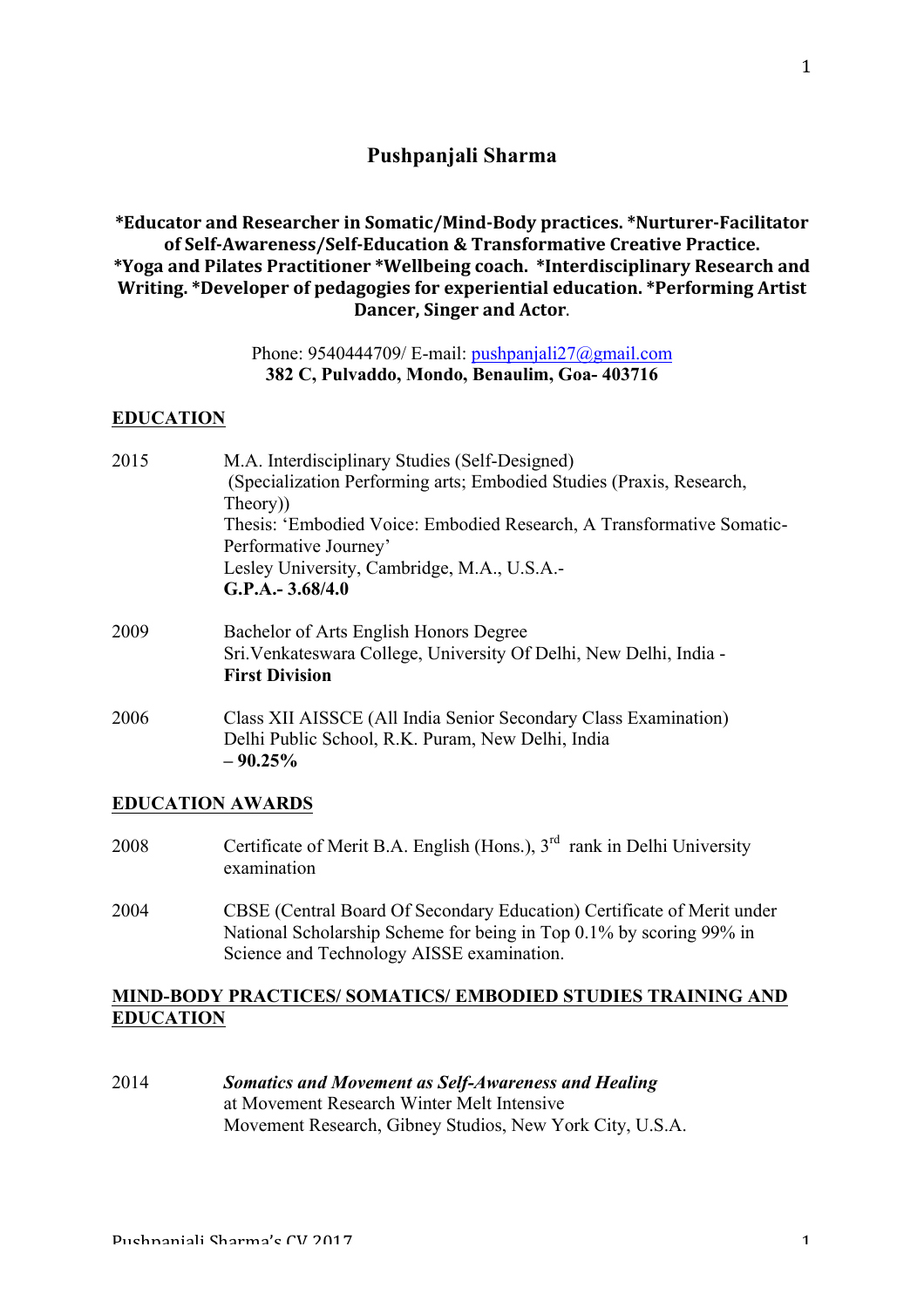- 2014 *Somatic Practices- Studied Feldenkrais Method, Body-Mind Centering & Klein Technique* at Movement Research Summer Melt Intensive, Movement Research, St. Marks Place, New York City, U.S.A.
- 2012 *Studied Body-Mind Centering, Cellular Awareness/Breathing, Body-Mind Dancing with cancer recovery patients* Moving On Center- School Of Participatory Arts and Somatic Research / Center For Kinesthetic Education, New York City Position- Intern for 6 months
- 2011- 2015 **Teachers mentored under for Somatics :** \* Interned under Dr. Martha Eddy (**Body-Mind Centering**) \* Independent Study with Mary Abrams (**Continuum**) **Teachers Studied with for Somatics:**

\* Michel Casanovas (**Feldenkrais Method**), \* Rose Anne Spradlin (**Body-Mind Centering**), \* K.J. Holmes (**Body-Mind Centering**), \* Anne Cooper Albright (**Body-Mind Centering**), \* Barbara Mahler (**Klein Technique**), \* Eva Karczag (**Ideokinesis**), \* Jimena Paz (**Feldenkrais Method**)

# **CERTIFICATIONS**

- 2014 Pilates Mat Certification- with Teri Steele, Steele Pilates, New York, U.S.A.
- 2011 Certified Yoga Teacher The Yoga Institute, Santacruz, Mumbai, India

# **MIND BODY PRACTICES AND ARTS & HEALING COURSES TAKEN AT LESLEY UNIVERSITY, CAMBRIDGE, MA. , U.S.A.**

2013- 2015 1. Contemplative Practice; The Buddhist Traditions (3 credits)

2. Arts and Healing (3 credits):

#### **Self-Designed Embodied Studies courses studied at Lesley**

1. Creativity: Theory, Practice and Performance (3 credits) Adviser: Gene Diaz (MEd, PhD)

2. Somatic: Theory and Practice (3 credits) Adviser: MeenakshiChhabra (M.A., Ph.D)

3. Contemporary Explorations in Dance: Facilitating Embodied Practice (3 credits) Adviser: Gene Diaz (Med, PhD)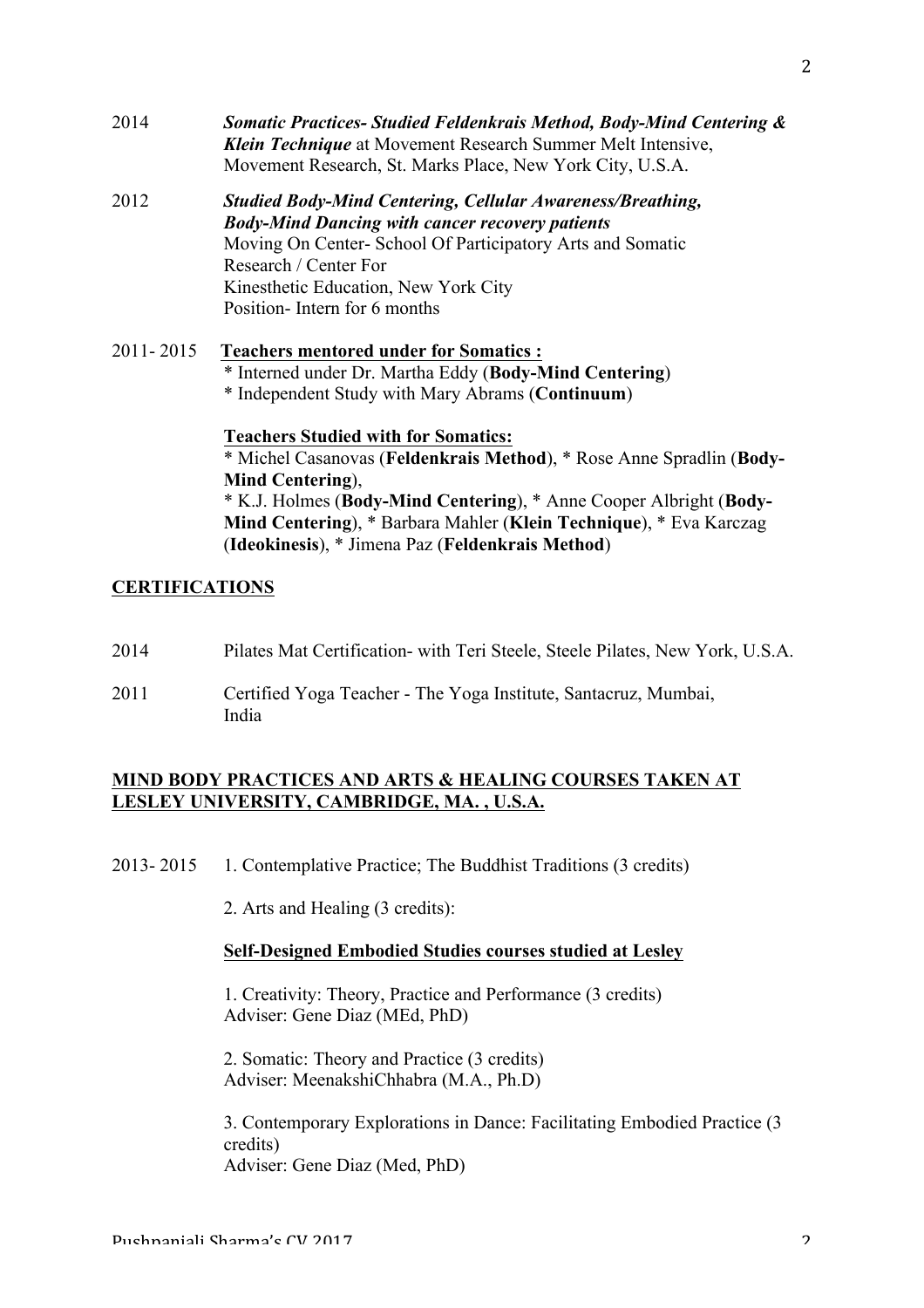4. Somatic Movement in creative, teaching, and personal practice (3 credits) Adviser: Mary Abrams (M.A., R.S.M.E., ex president I.S.M.E.T.A.)

5. Embodied Research through Phenomenology and Somatic Inquiry (3 credits) Adviser: Jeffery Ansaloos (M.A., Ph.D)

# **6. Thesis, Embodied Voice: Embodied Research, A Transformative Somatic-Performative Journey (6 credits): Adviser: Vivian MarcowSpeiser (M.A., Ph.D, BC-DMT, LMHC , NCC, REAT) Marion Nesbit (M.A., Ph.D)**

Developed an integrative thesis project to diversify the scope of somatic education to serve research, performance art and life, and a fused epistemology of theory and practice. Added to the field of embodied studies and to alternative methods for education, research, and practice through interdisciplinary research (practical and theoretical) in the field of somatics, phenomenology, and dance. Developed a new method of somaticperformative inquiry within an innovative chapter that exhibited an example of the same. Created and ran a 6-day Transformative Creative Practice Intensive course, entitled 'Beyond Frames- Without Masks,' and made a performance-film on the same. Documentation: 168 page thesis; 27-minute thesis film.

#### **Teaching & Work Experience in India**

- 2020-2021 Creative Director, Teacher Trainer and Educator at Babyland Kindergarten Mother's International School, Margao, Goa.
- 2018-2020 Self-Awareness/ Self-Education Counselor (Part-Time) Goa University, Taleigaon Plateau, Goa, India. https://www.unigoa.ac.in/facilities/counselling.html
- 2015- 2020 1. 'Beyond Frames Without Masks: A Somatic-Performative Inquiry', course designed as a part of thesis 'Embodied Voice: Embodied Research' (6 credits) Taught at *Antara Arts Center*, Bangalore, India

2. 'Architectural Corporeality', an intensive workshop designed for Experiential and Embodied Learning for the Orientation program students at *Goa College of Architecture*, Althinho, Goa for 3 consecutive years 2016-18

3. 'Contemporary Dance for All- Celebrate Yourself- Find Your Dance' Taught at *Ravindra Bhavan*, Margao, Goa

4. 'Movement as Experience' for Theater Taught at Kala Academy, Panjim, Goa & Carpe Diem, Majorda, Goa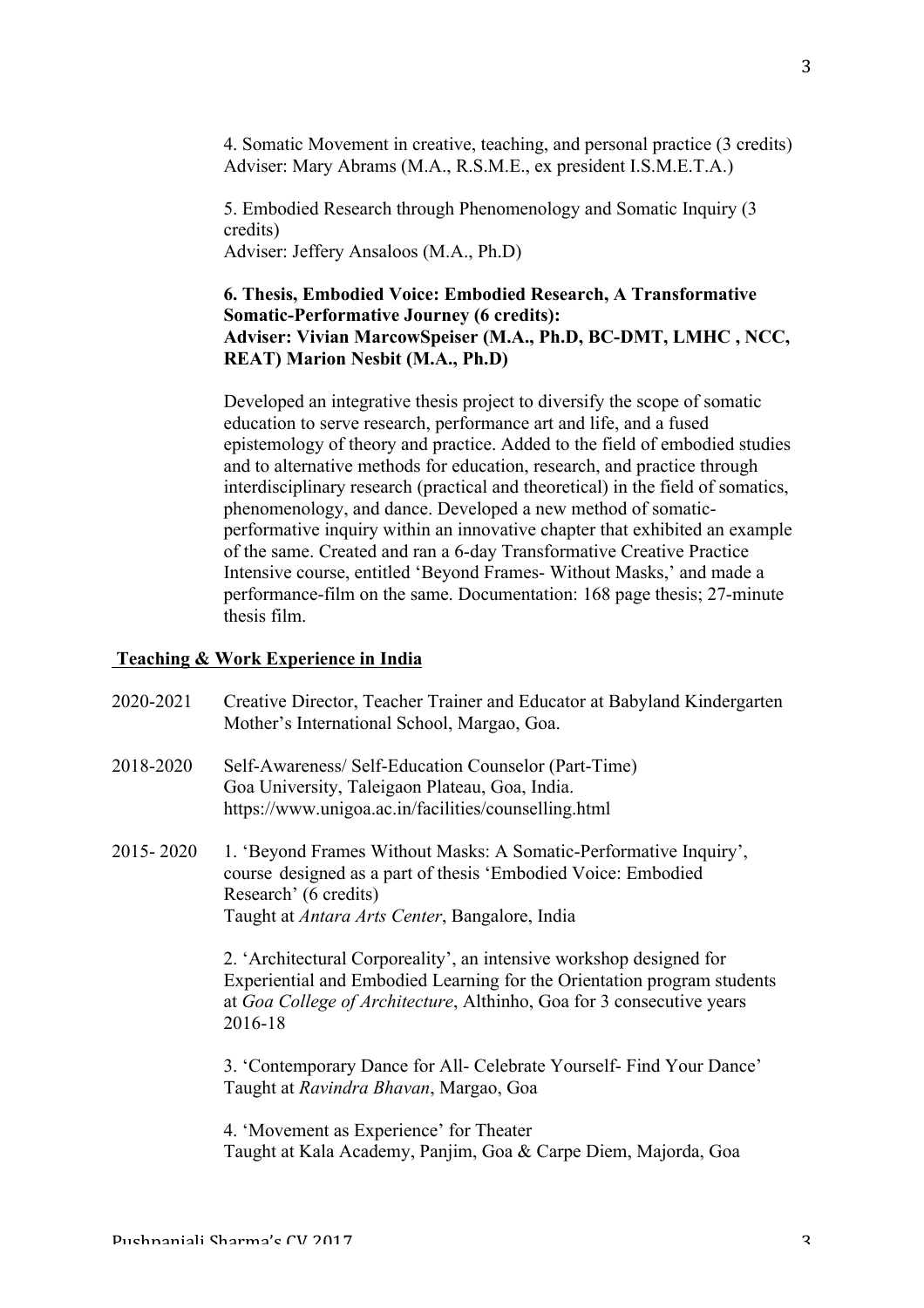5. 'Embodied Sacred Feminine; Goddesses and Archetypes' at *Cajueiro Art Residency,* curated by Miriam Koshy Sukhija, Gitanjali Gallery Facilitated at, *Cajueiro Homestead,* Valpoi, Goa

6. 'Me-Search, a six month course in Embodied Transformative Creative Practice'

Taught at, Benaulim, Salcete, Goa

7. 'Self-Space, Embodied Blank-Space' as a part of Story of Space Festival, Facilitated at, Museum Of Goa, and 91 Springboard, Goa, India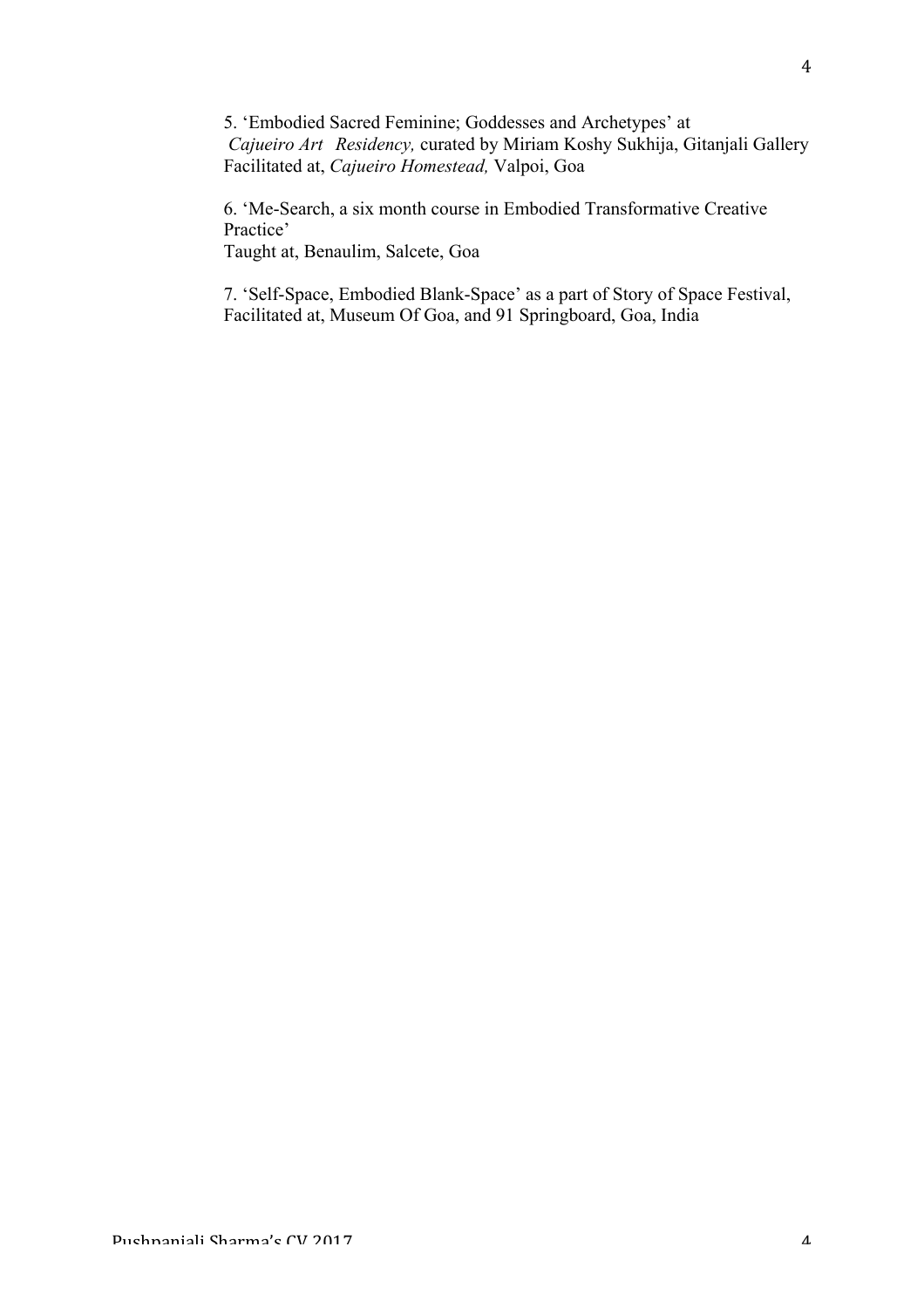# **Artist Portfolio**

## **PERFORMING ARTS TRAINING AND EDUCATION**

- 2012- 2014 Certification in International Student Dance Program in *Ballet, Modern and Contemporary Dance* at Peridance Capezio Centre (International Dance School), New York City, U.S.A 2013 Certified Choreographic Investigation Course (C.I.C) at Dance New Amsterdam, New York City, U.S.A. 2011 Trained in *Contemporary Dance, Flying-Low, Kallaripayattu, Feldenkrais* at Gati Dance Foundation, New Delhi, India 2011 Trained in *Ballet* at The Danceworx, New Delhi, India 2010- 2011 Trained in *Funk Jazz* & *Contemporary Dance* at T.R. Dance Company, Mumbai, India
- 2006- 2009 Team member of Dance Society '*Nritya'* at Sri.Venkateswara College, Delhi University, New Delhi, India.

## **WORK EXPERIENCE**

| 2012-2014 | Sheppard Academy of Vocal Arts, New York City<br>Position-Singer and Apprentice through scholarship                                                                                              |
|-----------|--------------------------------------------------------------------------------------------------------------------------------------------------------------------------------------------------|
| 2013-2014 | General Mischief Dance Theatre, New York City for Circle Road, Shell<br>Suite, Hum-kins<br>Position-Commissioned Choreographer, Dance Artist                                                     |
| 2013      | Performance Space 122, Inc., New York City for A (micro) history of world<br>economics danced, La MaMa, Ellen Stewart Theatre, New York City<br>Position-Singer                                  |
| 2012      | Moving On Center-School Of Participatory Arts and Somatic Research /<br>Center For Kinesthetic Education, New York City<br>Position-Intern for 6 months                                          |
| 2011      | NDTV INDIA- Red dot productions, New Delhi<br>for 50 episodes for show <i>'Yogasutra'</i><br>that won the 'Indian Television Academy Awards' for best Mini-Series 2012<br>Position - Yoga Artist |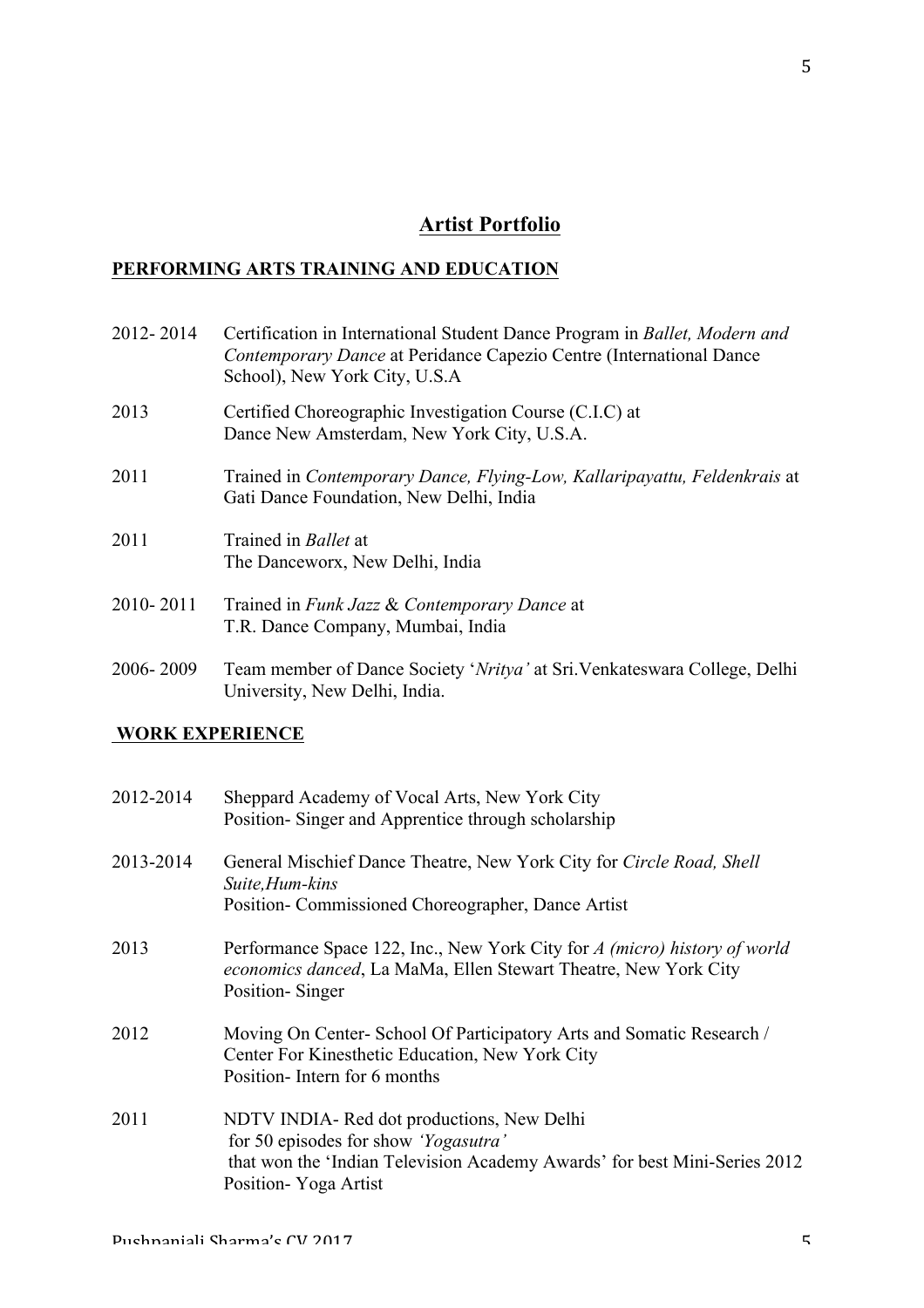| 2011      | Good One Yaar Theater Company, New Delhi<br>Position - Actor |
|-----------|--------------------------------------------------------------|
| 2010-2011 | TR Dance Company, Mumbai<br>Duration: 1.5 year               |
|           | Position-Choreography Assistant and Company member           |

#### **DANCE PERFORMANCES & CHOREOGRAPHY**

- 2017 **'***The Evolution of Stars', an audio-visual theatrical performance telling the story of the life and death of stars* in collaboration with Instytut B61 (a science-arts group from Poland), for the Story Of Space Arts Festival, Goa, India. At Old Goa Medical College, Ribander, Goa.
- 2017 *'Headless', a theatrical performance exploring the ideas of a headless unit, where leadership belongs to none. Also, a pun on overemphasis on the use of only the 'head' and the intellect to make sense-to understand-to head somewhere.* Developed and performed by Pushpanjali Sharma and Gautam Nima in collaboration with Mauricio Carrasco (an experimental/classical guitarist from Spain), invited as artists in residence by Nikhil Chopra, at HH Arts Space, Goa, India.
- 2017 *'I can't speak \_\_\_\_\_to save my life', an improvised performance on languages and its role in culture,and existing outside the non-verbal realm, in the realm of golden silence,* developed as artist-in-residence 'Speak UP! ACT II curated by Lina Vincent, Katarina Rasik and Jetein Rangher. At H.H. Art Spaces, Arpora, Goa At Studio 365, Velha Goa, Goa
- 2017 **'***I, Interrupted', Interruptions in Identity, Intimacy and Intention*, a performance developed and performed by Pushpanjali Sharma and Gautam Nima in response to and in conversation with artist Praveen Naik's artworks *'Notes from the Zeitgeist'* in collaboration with Artist Praveen Naik and Poet Astri Ghosh, at Gitanjali Gallery, Panjim, Goa, India.
- 2017 *'Routes of Faith and Sorrow'*, Ketevan World Sacred Music Festival, At. St.Monica's Convent, Old Goa, India. Role: Dance Artist
- 2016 **'***APNNAVOP' -To Assimilate,* a 7 day Interactive Movement Installation/Research, exploring the possibilities of integrating and assimilating into a culture through movement, voice, poetry and tactile experience in a museum housing ancient colonial and agrarian artifacts, International Museum Day, Goa Chitra Museum, Goa, India.
- 2015 **'***Come-Pass-i-One',* a ritualistic multi-media dance MFA thesis performance for compassion & reconciliation, understanding the ancestral past of an oppressed race, recognizing the repetition of patterns to break the loop,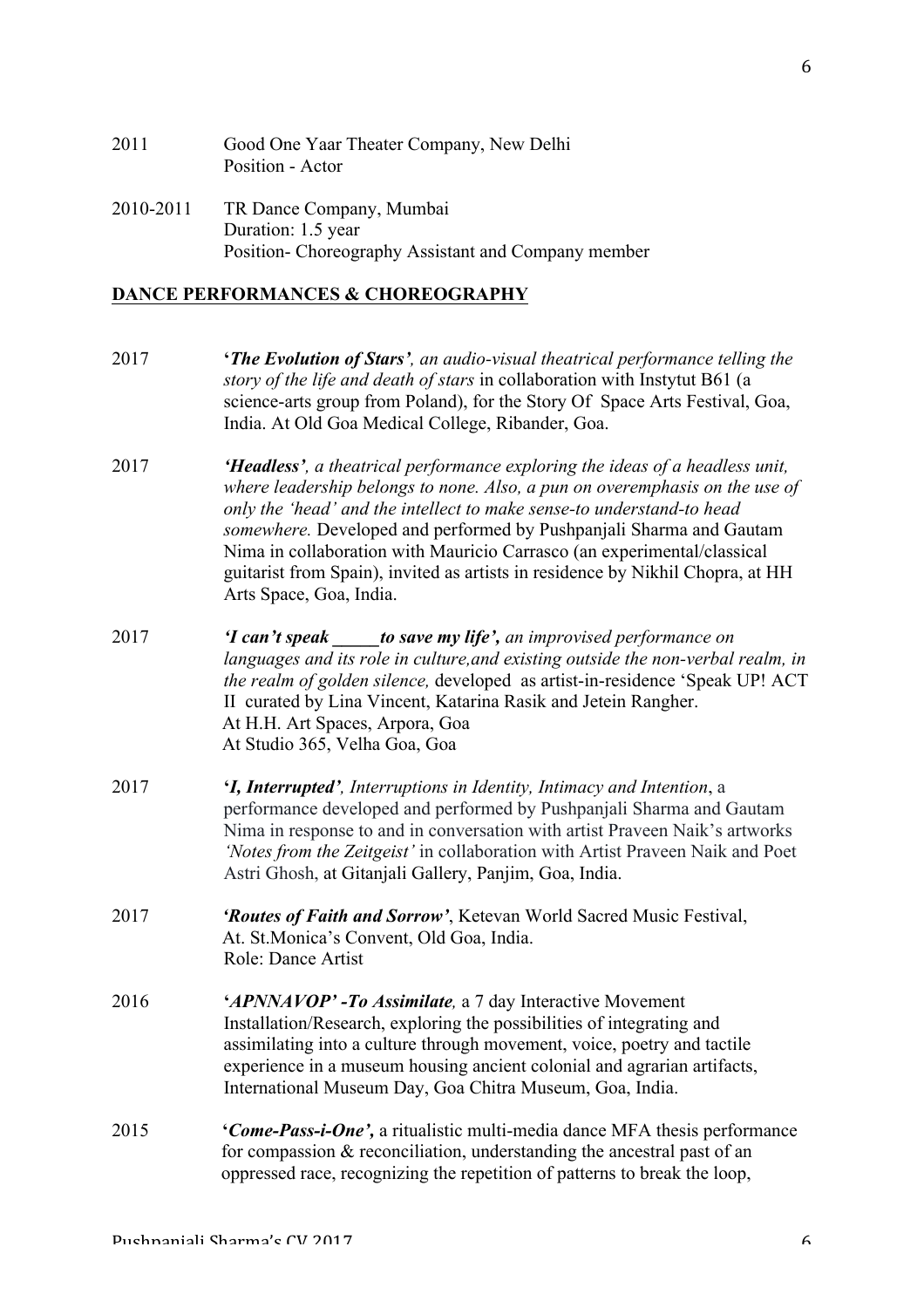drawing parallels between a Family's history and the history of Tibet*. History shaping the dancer-dance/body revealing one's history.* Choreographed by Gautam Nima and performed by Gautam Nima and Pushpanjali Sharma, at Hollins University Theater, Roanoke, Virginia, U.S.A. In collaboration with Pushpanjali Sharma.

- 2014 **'***Circle Road',* At The Connely Theatre, New York City Role: Commissioned Choreographer, Dancer for General Mischief Dance Theatre
- 2013 **'***The Exit Point',* This is a multimedia contemporary dance piece that is based on the question of where is the exit point from the realm of duality? It also questions the role of the senses in entrapment due to their conditioning, at Dance New Amsterdam Theatre, New York City Role: Choreographer, Dancer
- 2013 *'Hum-Kins'*, choreographed by Gautam Nima At 1.City Centre Studio Theatre, New York City 2.Manhattan Movement and Arts Centre, New York City 3.Dance New Amsterdam Theatre, New York City Role: Dancer
- 2012 **'***At Home', home…a place, a space, where is it?* Choreographed by Gautam Nima in collaboration with Pushpanjali Sharma, performed at Peridance Capezio Centre, New York City, U.S.A.

# **MUSIC PERFORMANCES :**

- 2017 Ketevan World Sacred Music Festival, *'Bach's World'* & 'The Ketevan Cantata' by Vasco Negreiros At. St.Monica's Convent, Old Goa India Part- Soprano Singer
- 2013 **'***Sunrise Mass', by Ola Gjielo,* Conductor- Philip Brunelle, Director- Bettina **Sheppard** withManhattan Concert Productions & Sheppard Academy of Vocal Arts at Avery Fisher Hall, Lincoln Centre, New York City, U.S.A. Part- Soprano Singer
- 2013 **'***A (micro) history of world economics, danced',* Director- Pascal Rambert with Performance Space, and the French Institute Alliance Francaise (FIAF) as a part of Crossing the Line Festival. At. La MaMa, Ellen Stewart Theatre, New York City Role- Singer and Dancer
- 2012 *'Journey to a dream'.* Cabaret, Director- Bettina Sheppard at Don't Tell Mama, New York City and Pearl Studios, New York City Role- Singer in Solo, Duet & Group Section
- 2010 *'The Armed Man-A Mass For Peace' by Karl Jenkins,* Conductor- Hans Jurgen